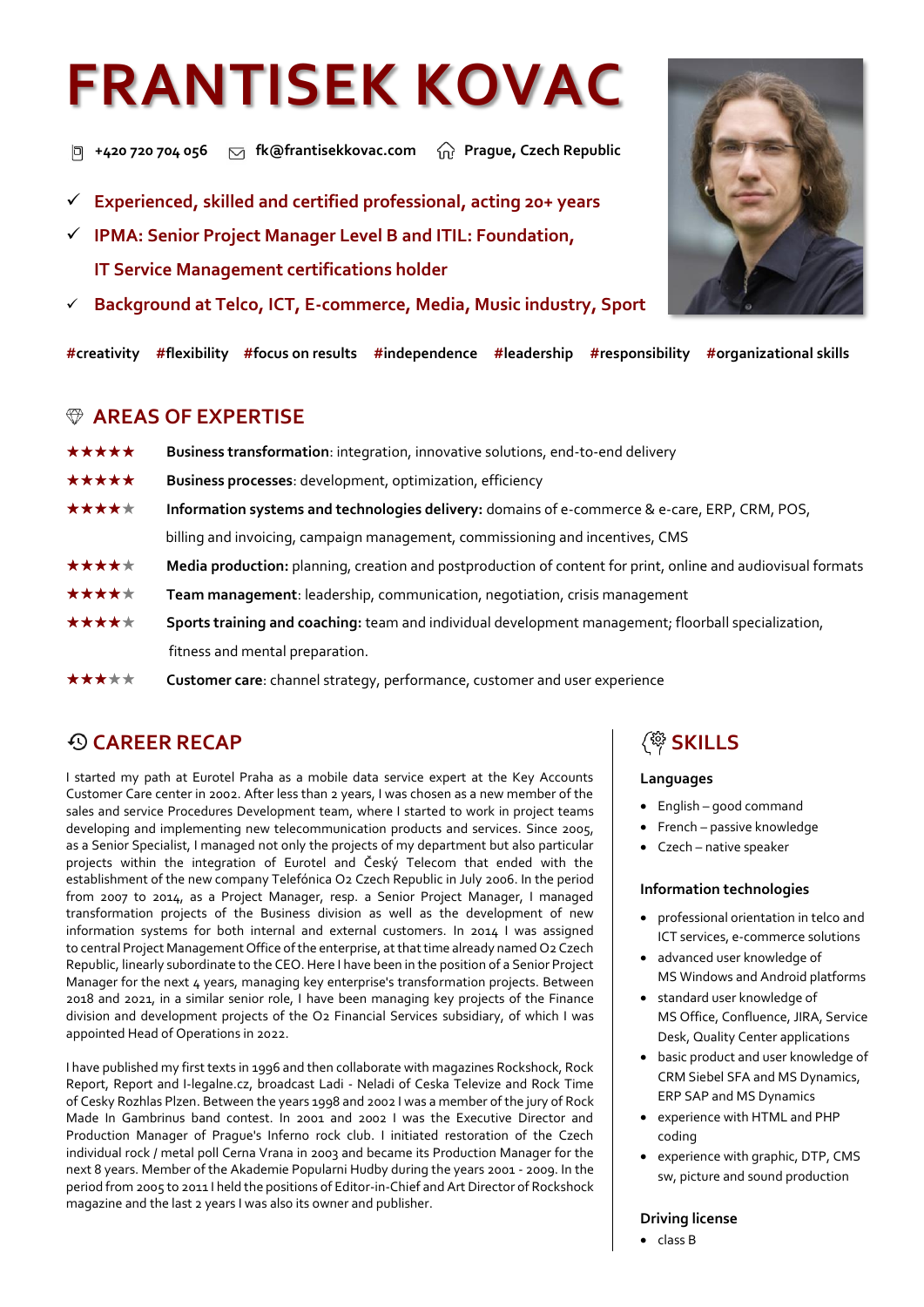## **PROFESSIONAL CAREER**

#### **Head of Operations**

#### **2022 – @ O2 Financial Services**

- planning, organizing and controlling the efficient use of company resources
- accountability for the budget assigned, co-responsibility for the achievement of the company's financial KPIs
- responsibility for the compliance of the company's operations with contractual obligations to business partners, especially for the fulfillment of SLA
- managing front-office and back-office teams
- managing the development and operation of IT systems, optimizing investments, managing relationships with vendors
- providing operational support for the company's business projects
- providing operational management reporting

#### **Senior Project Manager, Project Manager**

#### **2007 – 2021 @ O2 Czech Republic, Telefónica Czech Republic**

- management of the enterprise's transformation projects
- management of the Business division's and Finance division's key projects
- management of the subsidiary O2 Financial Services development projects
- management of particular projects delivering new information systems and technologies for internal and external customers
- deputy of the Business division at the enterprise Portfolio Steering Committee

#### **Senior Specialist of the Procedures development**

#### **2005 – 2006 @ Eurotel Praha**

- management of particular projects within integration process of the mobile network (Eurotel Praha) and the fix network (Cesky Telecom) telco operators under a common brand 'Telefónica O2 Czech Republic'; both business and systems transformation
- leading of the Procedures Development specialists team
- management of several projects owned by the Procedures Development team
- methodological supervision of the sales and service support documentation's production and management principles

#### **Specialist of the Procedures development**

#### **2004 – 2005 @ Eurotel Praha**

- specialized member of several project teams developing and implementing new telco products and services
- analysis, design, implementation, maintenance and management of sales and service processes, including their documentation and related user's training and support
- administration of internal information service for Sales and Customer care teams

#### **Specialist of the Key Accounts Customer care, Data Specialist**

#### **2002 – 2003** @ **Eurotel Praha**

- specialized support for the B2B clients, focused on mobile data services
- sale of telco products and services in cooperation with internal Sales representatives, brand stores and external Business partners
- work with Customer Relationship Management and Enterprise Resource Planning sw

## **PROF. AWARDS**

#### **O'tisky**

**2020 @ O2 Czech Republic** The best employee of the enterprise, for 'LOSOS' project implementation

#### **O'tisky**

#### **2019 @ O2 Czech Republic**

The best employee of the enterprise, for 'Christmas Samsung TV' project implementation

#### **O'tisky**

#### **2018 @ O2 Czech Republic**

The best employee of the enterprise, for 'Insourcing of HW insurance – O2 Financial Services' project implementation

#### **O'tisky**

**2016 @ O2 Czech Republic** The best employee of the enterprise, for 'Arsenal' project implementation

#### **Top Business Club**

**2012 @ Telefónica Czech Republic** The best employee of the Business Division, for 'HW Outsourcing' program implementation

#### **High Performer**

**2005 @ Eurotel Praha** The best employee of the enterprise, for superior performance at work

#### **Annual Awards**

**2005 @ Eurotel Praha** 3rd place in the category Project, member of the project team 'Fleet Management - Car Control'

#### **Annual Awards**

**2004 @ Eurotel Praha** 1st place in the category Project, member of the project team 'Office Connector'

#### **Bata Junior Achievement**

**1996 @ JA – Tomas Bata CR** For complex project and subsequent operational management of the school magazine 'In'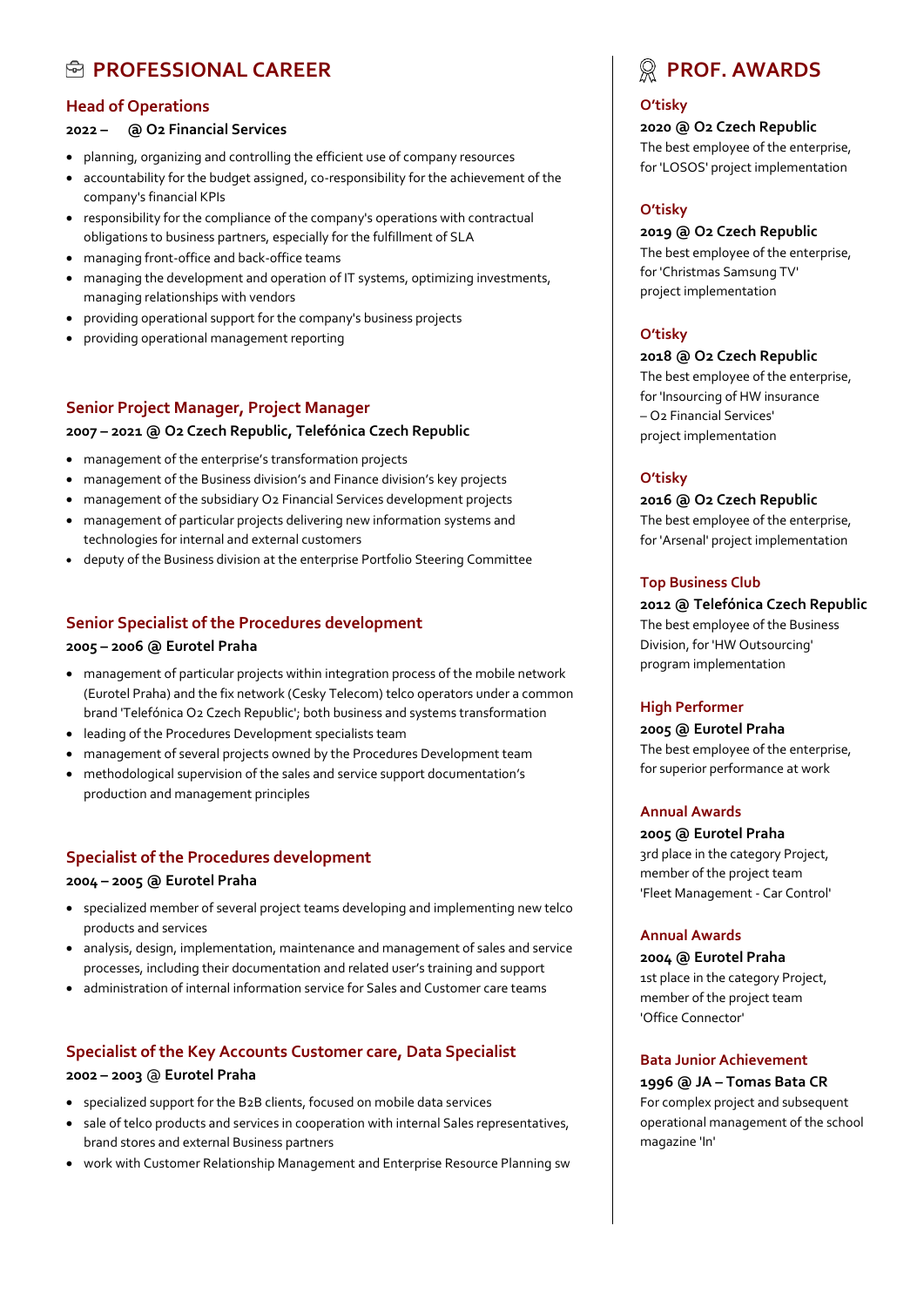#### **Executive Director of the music club, Production Manager**

#### **2001 – 2002 @ Inferno**

- management of a new enterprise's establishment project
- responsibility for the economic profitability of the enterprise operation
- executive management of the club's production team: providing planning and program's setup, advertising and PR, operational service, contractual relationships with artists and public administration

#### **Specialist of the Commercial department**

#### **2001 @ Odkolek**

• responsibility for assigned area of the supplier-customer relations agenda

#### **Specialist of the Economic department**

#### **2000 @ Ramill**

• responsibility for assigned area of the supplier-customer relations agenda

## **OTHER PROFESSIONAL ACTIVITIES**

#### **FbŠ Bohemians Praha, AC Sparta Praha – Florbal**

#### **2021/22, 2016/17 – 2020/21**

• floorball coach, the female section of the club

#### **Rockshock magazine**

#### **2003 – 2011**

- owner and publisher of the music magazine (2010 2011)
- editor-in-chief of the music magazine (2005 2011)
- deputy editor-in-chief of the music (2003 2005)
- art-director (2004 2011)

#### **Cerna vrana**

#### **2004 – 2012**

- production manager of the music poll (2005 2012)
- project manager of the music poll restoration project (2004)

#### **Cesky rozhlas Plzen**

#### **1998 – 2001**

• editor and presenter of the broadcasting music magazine 'Rock Time'

#### **Rock Report / Report**

#### **1997 – 2004**

• journalist at the music and life-style magazine

## **TRAININGS**

- **Distribution of Insurance** 2019 @ O2 Czech Republic
- **Authentic Speech** 2019 @ Robert Sättler
- **Storytelling Workshop** 2018 @ Pavel Wieser
- **The Internet** 2018 @ O2 Czech Republic
- **Quality Management System** 2017 @ O2 Czech Republic
- **Information Protection** 2016 @ O2 Czech Republic
- **Personal Productivity** 2016 @ Stavnate Slajdy
- **ITIL Foundation** 2015 @ O2 Czech Republic
- **Telco a ICT Technologies**  2015 @ O2 Czech Republic
- **Presentation Design** 2013 @ Top Vision
- **Presentation with the Story**  2013 @ Top Vision
- **Ethic Enterprise Principles** 2013 @ Telefónica Czech Republic
- **IPMA Level B**  2011 @ LBMS
- **Project Team Management** 2010 @ Hewlett-Packard
- **Competition Law** 2010 @ Telefónica O2 CR
- **Privacy Policy** 2009 @ Telefónica O2 CR
- **Ethic Enterprise Principles** 2008 @ Telefónica O2 CR
- **Self-enforcement Techniques** 2008 @ W Studio
- **Project Management** 2007 @ IIR 2007
- **Challenging Negotiations** 2006 @ T&CC
- **UML and Enterprise Architect** 2005 @ Logos
- **Data Specialist Level II** 2004 @ Eurotel Praha
- **CDMA and EVDO Overview** 2004 @ Nortel Networks
- **Data Specialist Level I** 2003 @ Eurotel Praha
- **Communication and Sales 2003 @** Image Lab
- **Siebel/SFA** 2002 @ Eurotel Praha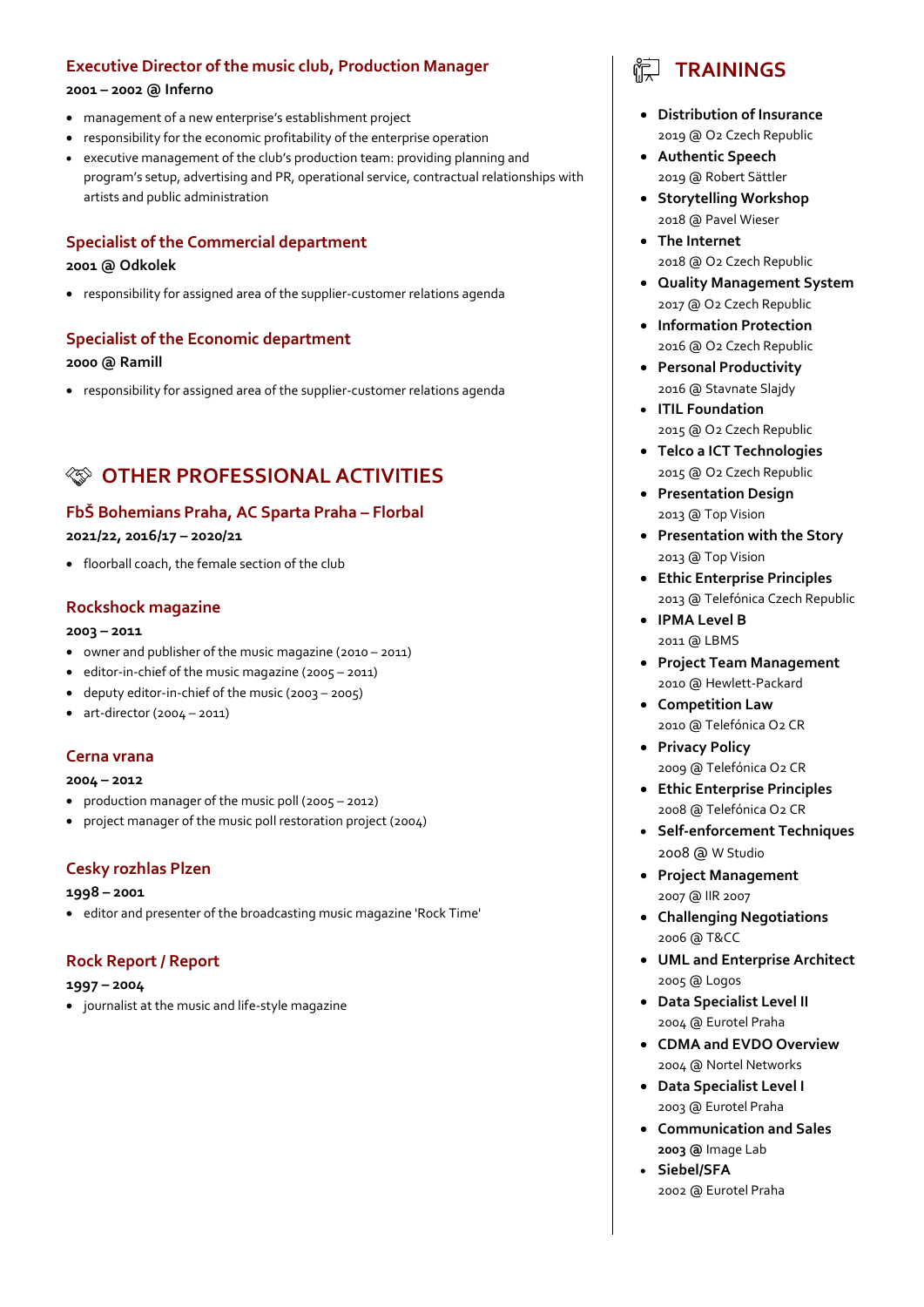## **EDUCATION, CERTIFICATIONS**

#### **Graduation DiS**

**1997 – 1999 @ VOS Lindnerova, Prague** Business Management

#### **High school**

**1993 – 1997 @ OA Hovorcovicka, Prague** General Business Academy

#### **Information Technology Infrastructure Library**

**2015 @ O2 Czech Republic** ITIL Foundation certification in IT Service Management

#### **International Project Management Association**

**2014 @ Spolecnost pro projektove rizeni Ceska republika** Certified Senior Project Manager IPMA Level B

#### **Bata Junior Achievement**

**1996 @ Junior Achievement – Tomas Bata CR** Applied Economy

#### **Cesky florbal**

Coaching license C, since season 2019/2020 Coaching license C, since season 2017/2018 Coaching license D, since season 2016/2017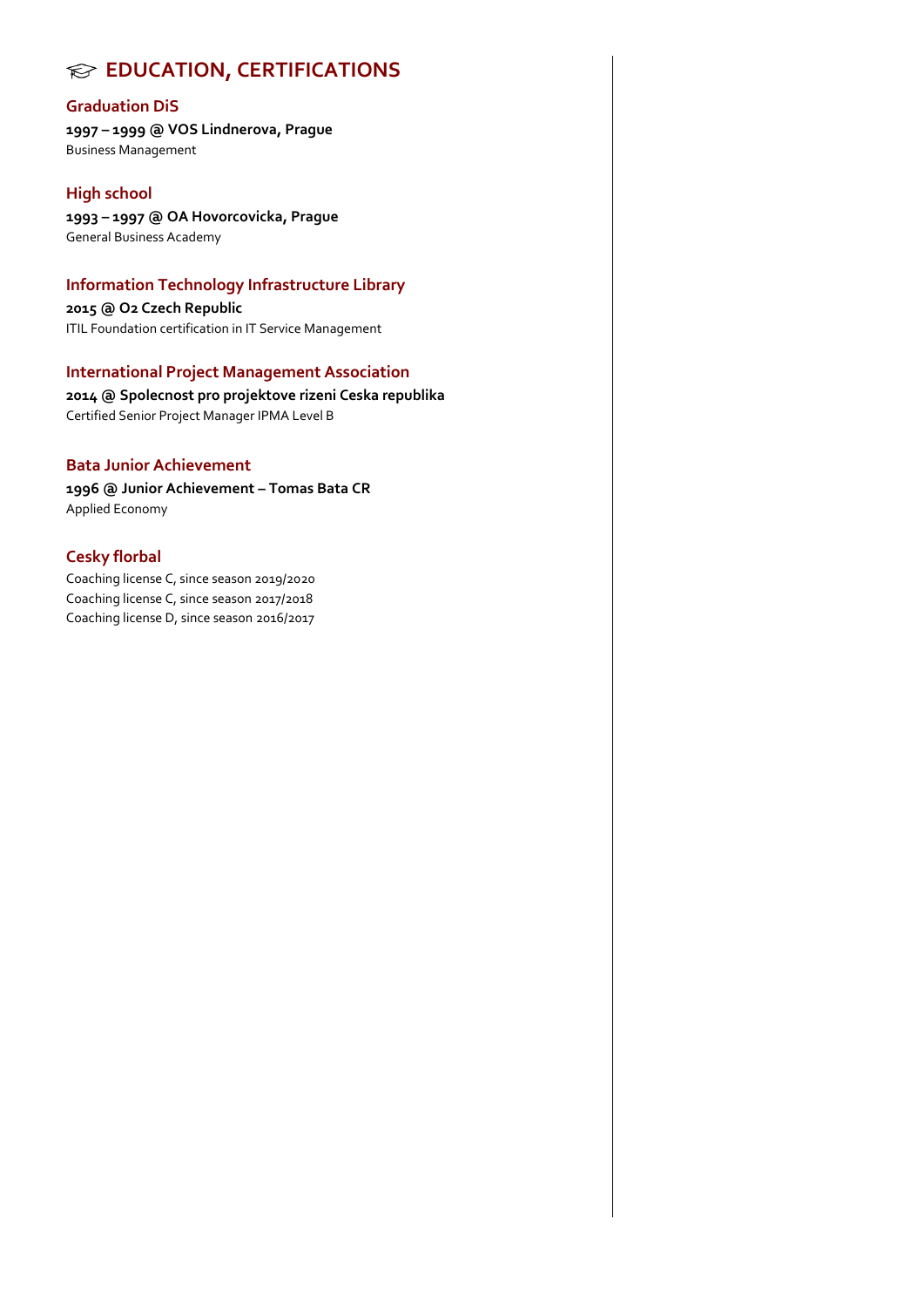# **PROJECTS AND PROGRAMS, I MANAGED AT O2 / TELEFÓNICA / EUROTEL**

| <b>Complexity</b> | <b>Name</b>                                                      | <b>Period</b>      | <b>Deliverables</b>                                                                                                                                                                                                             | Role                                                 |
|-------------------|------------------------------------------------------------------|--------------------|---------------------------------------------------------------------------------------------------------------------------------------------------------------------------------------------------------------------------------|------------------------------------------------------|
|                   | Insourcing of HW<br>Insurance HU-O2<br><b>Financial Services</b> | 2020/11<br>2021/10 | New CRM system for insurance agenda<br>administration, new customer service model, new<br>logistics and after-sales processes, new Customer care<br>departments                                                                 | Project<br>Manager                                   |
|                   | LOSOS                                                            | 2020/01<br>2020/09 | System and process deliverables within the<br>transformation program LOSOS; areas of the Finance<br>division agenda and the SAP system; testing, business<br>and IT cutover                                                     | Divisional<br>Project<br>Manager,<br>Test<br>Manager |
|                   | Insourcing of HW<br>Insurance SK-O2<br><b>Financial Services</b> | 2018/10<br>2019/10 | New CRM system for insurance agenda<br>administration, new customer service model,<br>insourcing of B2C customer service from an external<br>partner, new logistics and after-sales processes, new<br>Customer care departments | Project<br>Manager                                   |
|                   | Insourcing of HW<br>Insurance CZ-O2<br><b>Financial Services</b> | 2018/04<br>2018/12 | New CRM system for insurance agenda<br>administration, new customer service model,<br>insourcing of B2C customer service from an external<br>partner, new logistics and after-sales processes, new<br>Customer care departments | Project<br>Manager                                   |
|                   | <b>SOC Business Rollout</b>                                      | 2016/06<br>2018/04 | System, process and documentation deliverables<br>within the Simple Online Company transformation<br>program; streams Knowledge Management,<br>IT Cutover, Business Cutover, Communication                                      | Project<br>Manager                                   |
|                   | Arsenal                                                          | 2014/05<br>2016/06 | New implementation of SAP HANA ERP, modified<br>customer ordering portal, insourcing of B2B customer<br>service from an external partner, new procurement,<br>logistics and business processes                                  | Project<br>Manager                                   |
| □                 | <b>COS Decommissioning</b>                                       | 2014/04<br>2014/08 | Change of customer service model, decommissioning<br>of internal ordering portal, new logistics processes                                                                                                                       | Project<br>Manager                                   |
|                   | <b>Bring Your Own Device</b>                                     | 2014/04<br>2014/07 | New customer proposition, modified ordering portal,<br>go-to-market campaign for commercial launch                                                                                                                              | Project<br>Manager                                   |
| □                 | Madagascar                                                       | 2014/03<br>2014/05 | New customer proposition for SMB segment based<br>on revolutionary combination of mobile + fix + ICT<br>services; preparation, implementation and evaluation<br>of pilot operation                                              | Project<br>Manager                                   |
|                   | <b>Paperless Contract</b>                                        | 2013/10<br>2014/08 | New customer service model, modified ordering<br>portal, modified business and legal processes                                                                                                                                  | Project<br>Manager                                   |
| □                 | <b>HW Outsourcing</b><br>for SMB segment                         | 2013/04<br>2014/05 | New customer service model, modified ordering<br>portal, extended Customer care department,<br>dissolution of part of the organization                                                                                          | Project<br>Manager                                   |
|                   | Moje O2 pro firmy                                                | 2013/03<br>2013/12 | Commercial launch of new self-service internet portal<br>"Moje O2 pro firmy" for B2B customers                                                                                                                                  | Project<br>Manager                                   |
| □                 | <b>HWP Development</b><br>for Individual Care                    | 2012/10<br>2013/06 | Personalized customer service model, personalized<br>Project<br>ordering portal<br>Manager                                                                                                                                      |                                                      |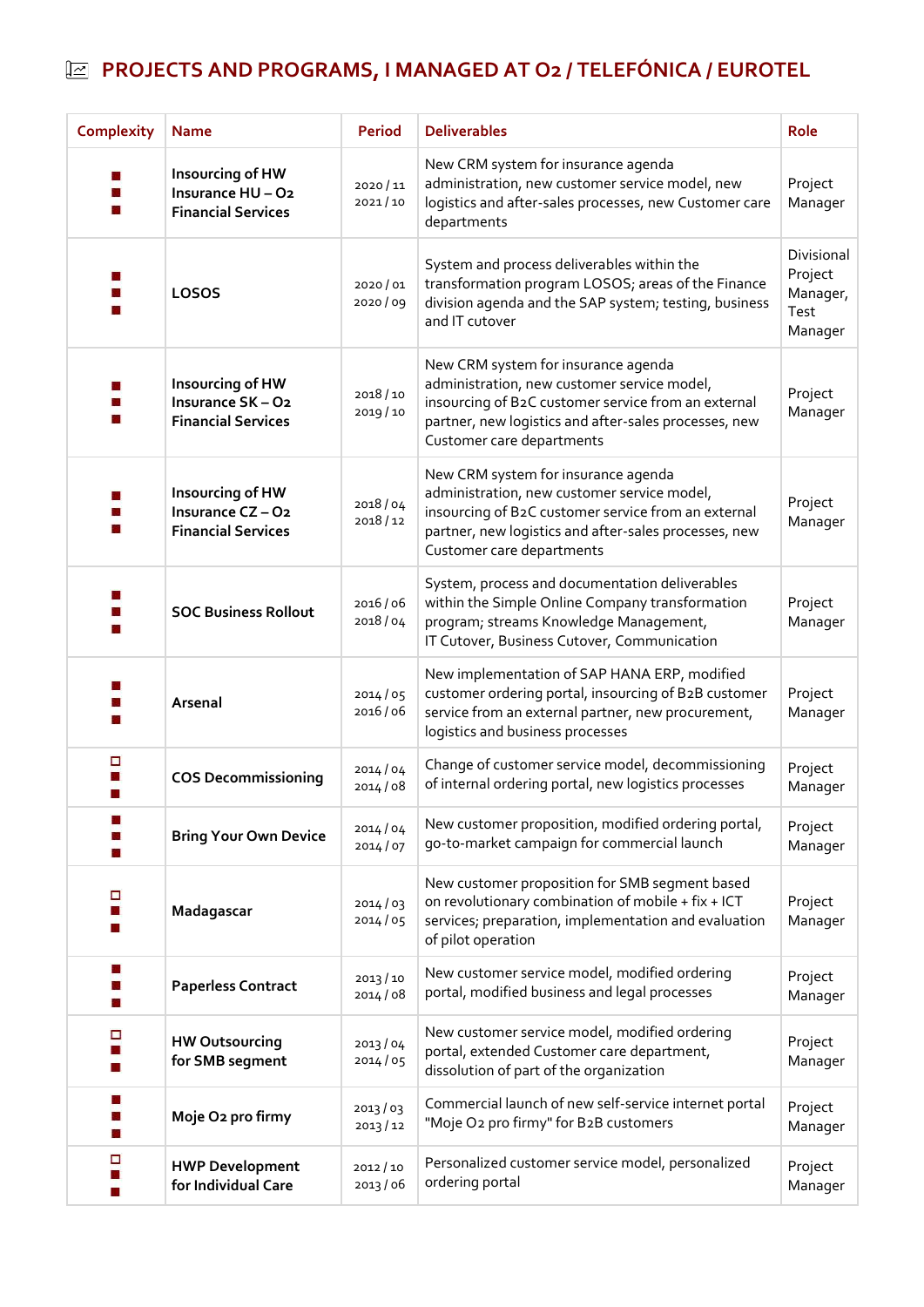|        | <b>HW Outsourcing</b>                                                                                                      | 2011/11<br>2012/11 | New customer service model, new ordering portal,<br>new Customer care department, dissolution of part<br>of the organization                                                               | Project<br>Manager               |
|--------|----------------------------------------------------------------------------------------------------------------------------|--------------------|--------------------------------------------------------------------------------------------------------------------------------------------------------------------------------------------|----------------------------------|
| □      | <b>HW Bank Redesign</b>                                                                                                    | 2011/03<br>2011/10 | Complex design of B2B segment proposition changes,<br>including situational analysis of the competitive<br>market and customer needs and behavior                                          | Project<br>Manager               |
|        | POTR: Invoice Quality,<br><b>New Invoice</b>                                                                               | 2010/06<br>2012/04 | New, in content and design unified, printed and<br>electronic invoicing for telecommunication services,<br>reducing complaints                                                             | Divisional<br>Project<br>Manager |
| □      | <b>B.U.H. - Business Unit</b><br>Help                                                                                      | 2010/05<br>2010/11 | New ticketing application for process and system<br>support for internal customers                                                                                                         | Project<br>Manager               |
| 5      | <b>Dealers Center</b><br>Redesign                                                                                          | 2010/05<br>2010/10 | Modified information system for external business<br>partners                                                                                                                              | Project<br>Manager               |
|        | <b>Campaign Management</b><br>Project - Phase 2                                                                            | 2008/10<br>2010/03 | New internal model of customer offer management,<br>Teradata Relationship Manager implementation,<br>new processes for business targeting, data analysis<br>and business reporting         | Divisional<br>Project<br>Manager |
|        | <b>New Commissioning</b><br>- Phase 2                                                                                      | 2007/12<br>2009/04 | New commissioning model for external business<br>partners, Oracle Incentive Compensation<br>implementation, modification of business processes,<br>dissolution of part of the organization | Project<br>Manager               |
| □      | <b>Stabilization of BD</b><br>billing, Establishment<br>of Control Group                                                   | 2007/04<br>2008/01 | Modification of the telecommunication services billing<br>systems for B2B customers, new customer care<br>department, new supporting processes                                             | Project<br>Manager               |
|        | <b>Corporate Ordering</b><br>System                                                                                        | 2007/01<br>2011/12 | New customer service model, new ordering portal,<br>new Customer care department, dissolution of part<br>of the organization                                                               | Program<br>Manager               |
|        | <b>ADSL First Call</b><br>Resolution                                                                                       | 2006/09<br>2006/12 | New customer service model, new business<br>and supporting processes                                                                                                                       | Project<br>Manager               |
| Ξ<br>ο | Launch of new Frame<br><b>Contract for Business</b><br><b>Accounts</b>                                                     | 2006/06<br>2006/11 | Modified customer service model for B2B segment,<br>new business and supporting process                                                                                                    | Project<br>Manager               |
|        | <b>Integration of Eurotel</b><br><b>Work Procedures</b><br>department and Cesky<br><b>Telecom Supporting</b><br>department | 2006/04<br>2006/12 | New functional and organizational structure,<br>optimization of the organization                                                                                                           | Project<br>Manager<br>of Eurotel |
| □      | <b>Termination of Business</b><br>support administration<br>team                                                           | 2005/10<br>2005/11 | New functional and organizational structure,<br>dissolution of part of the organization                                                                                                    | Project<br>Manager               |
|        | <b>Systematic Update</b><br>of Work Procedures,<br><b>Inventory of Work</b><br>Procedures                                  | 2005/05<br>2005/12 | New methodological rules, modified documentation<br>Project<br>for internal customers<br>Manager                                                                                           |                                  |